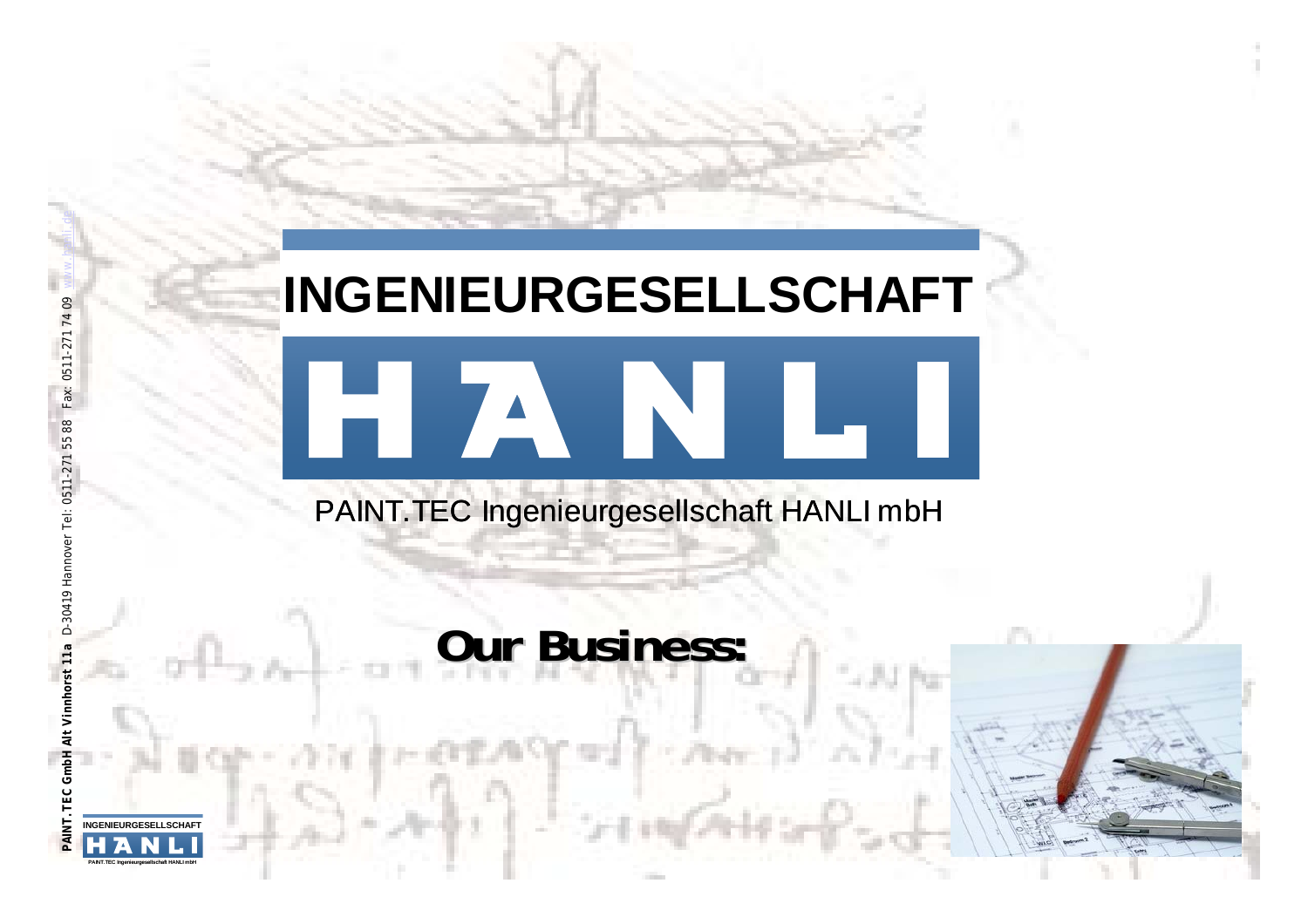### **Ours Strengths Ours Strengths**

 $\mathcal{L}(\mathcal{L})$ 

- **We are recognized partners of the planning and production** 
	- **of the automobile, airplane and supplier industry**
	- 20 years (200 man-years) project experience in production planning
- Recessed knowledge in the factory planning
- Technological competence and consistent customer orientation
- Professional methods in planning
- Manufacturer-independent support of the complete investments

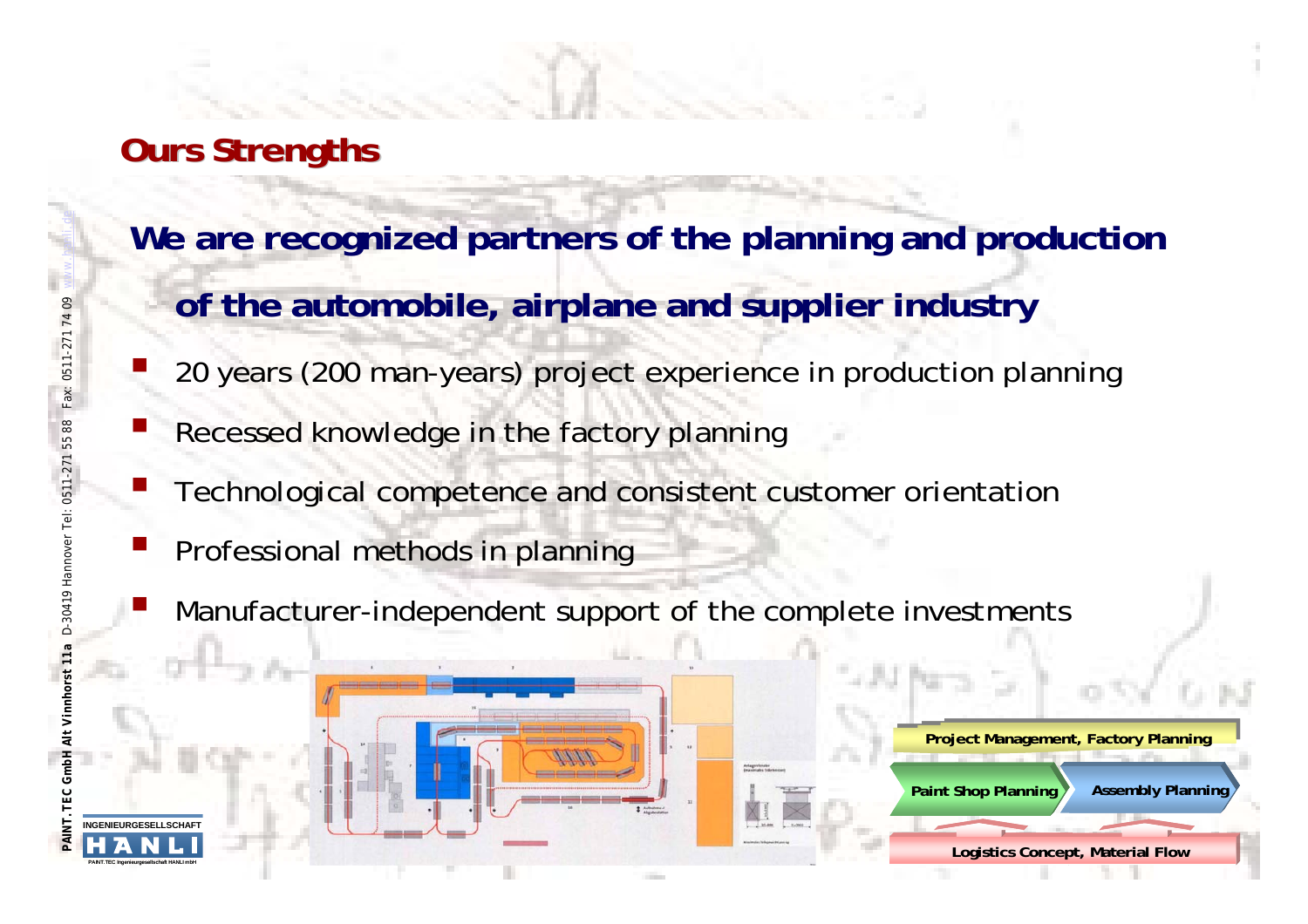### **Ours Strengths**

Fax: 0511-27

5588

D-30419 H

### **Project Management, Factory Planning**

### **Paint Shop Planning A** Assembly Planning

### **Logistics Concept, Material Flow**

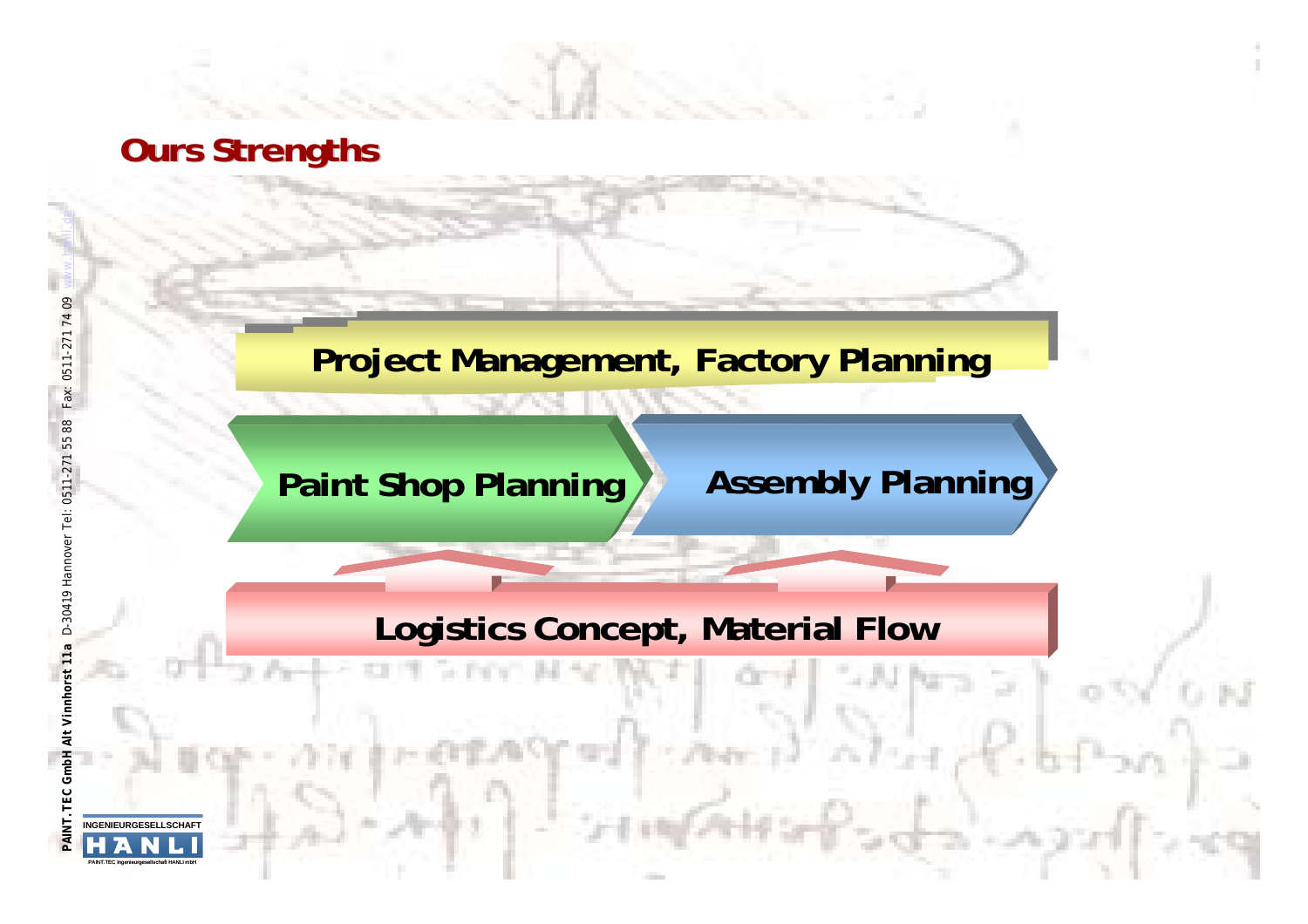### **Our Portfolio: Our Portfolio:**



- **Feasibility studies Feasibility studies**
- **Cost calculatio n Cost calculation**
- **Complet e factory planning Complet e factory planning**
- **Process analyses and -optimizations (FMEA) Process analyses and -optimizations (FMEA)**



### **P aint Shop Planning P aint Shop Planning**

- Pre-Treatment Pre-Treatment
- ED-Coating
- Anticorrosive coating
- Primer-, Basecoat-and Primer-, Basecoat-and Cle arcoat- process Cle arcoat- process
- Co ating of plastics Co ating of plastics
- Powder coating

PAINT.TEC Ingenieurgesellschaft HANLI mbH

**INGENIEURGESELLSCHAFT**

**Paint Shop Pl a nnin g Asse m bly Planning Proje ct Management, Factory Pl anning**

**Logistics Concept, Material Flow**

- **Simulation studies Simulation studies**
- **Planning of logistic centers and Supplier parks Supplier parks**
- **Just In Time delivery Just In Time delivery**

### **Assembly-Line-Assembly-Line-Planning Planning**

- Assembly lines Assembly lines
- Assembly system Assembly system
- Sequence plan Sequence plan
- Robotics and manipulators $^{\circ}$
- Conveyor technology technology
- Operating supplies Operating supplies

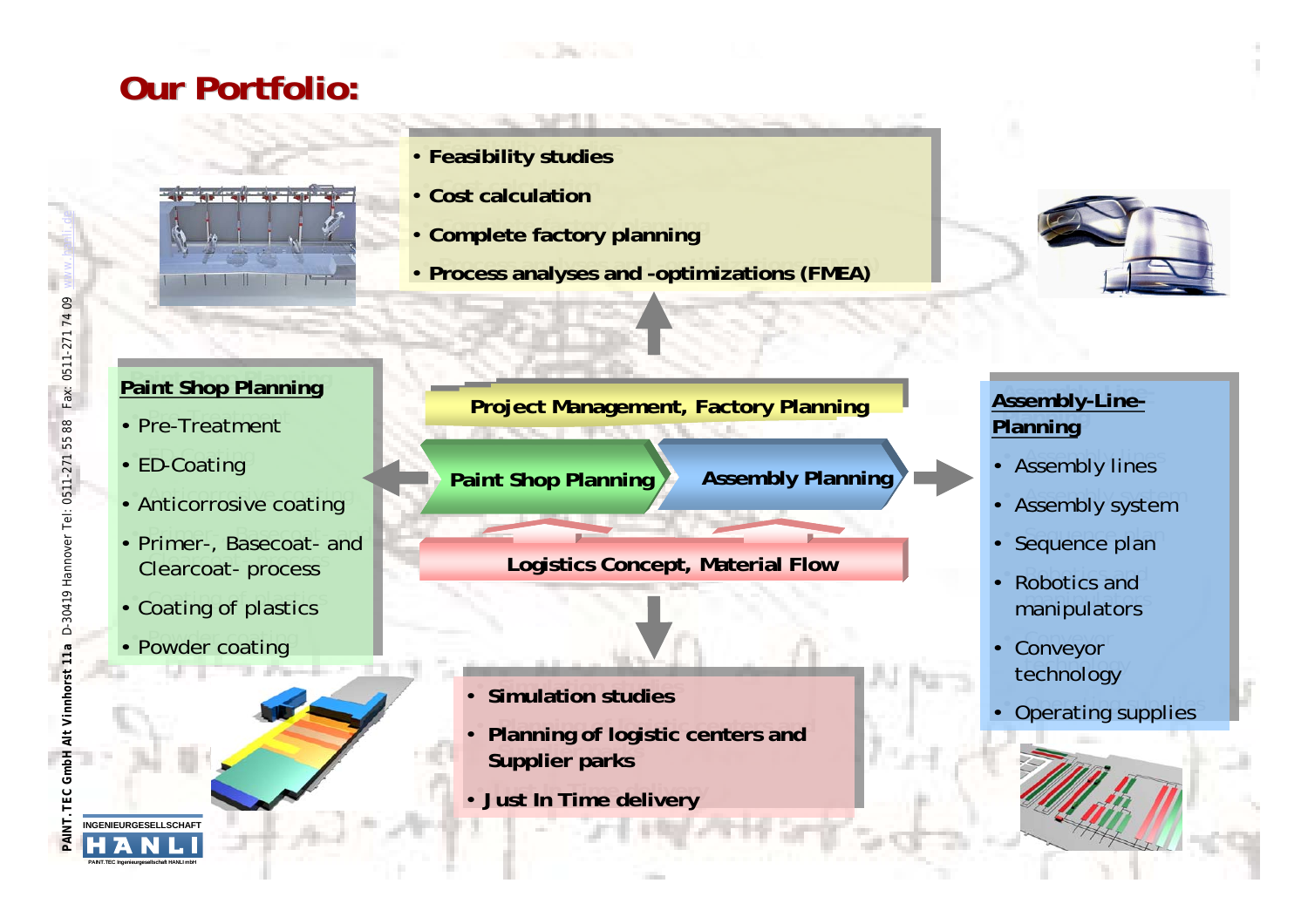### **Autom otive Industry: tive Industry:**

### **Volkswagen and Skoda:**

Plant planning, paint shops and assembly lines:

For VW-Transporter, VW-Bus, Porsche Panamera, VW-Amarok, Skoda, VW-Caddy, VW-Crafter

**Logistics Conce pt, Material Flow**

**Project Management, Fact ory Planning**

**Assembly Planning** 

**Paint Shop Planning** 

### **MAN AG**

Fax: 0511-271 74 09

Paint shops and assembly lines

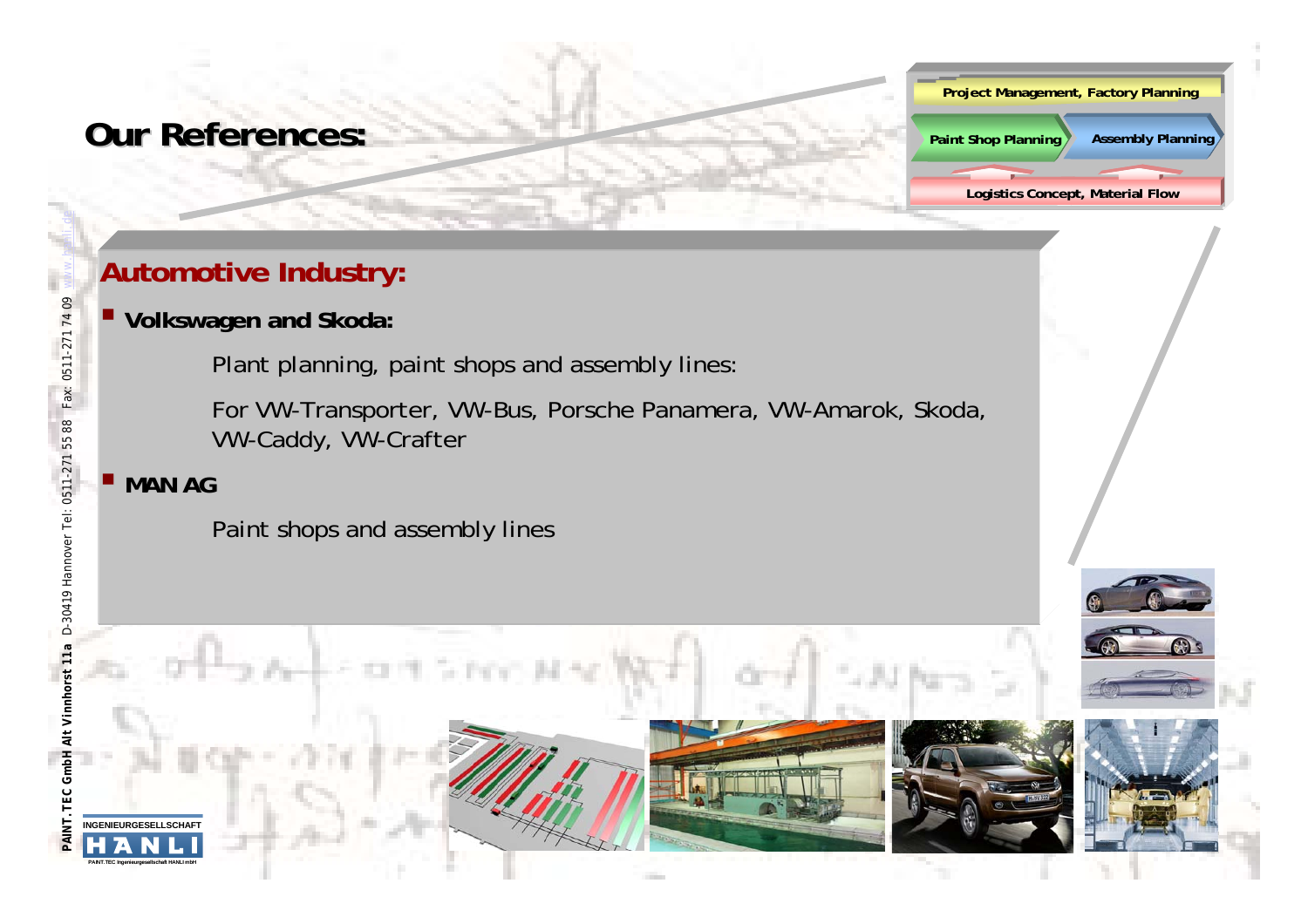#### **Project Management, Fact ory Planning**

**Paint Shop Planning Assembly Planning** 

**Logistics Conce pt, Material Flow**

### **Autom otive Industry: tive Industry:**

п **BMW AG:** 

Fax: 0511-271 74 09

Green Field paint shops

**Daimler AG:**

Paint shop planing

- **E** KOMATSU Hanomag:
	- Plant planning



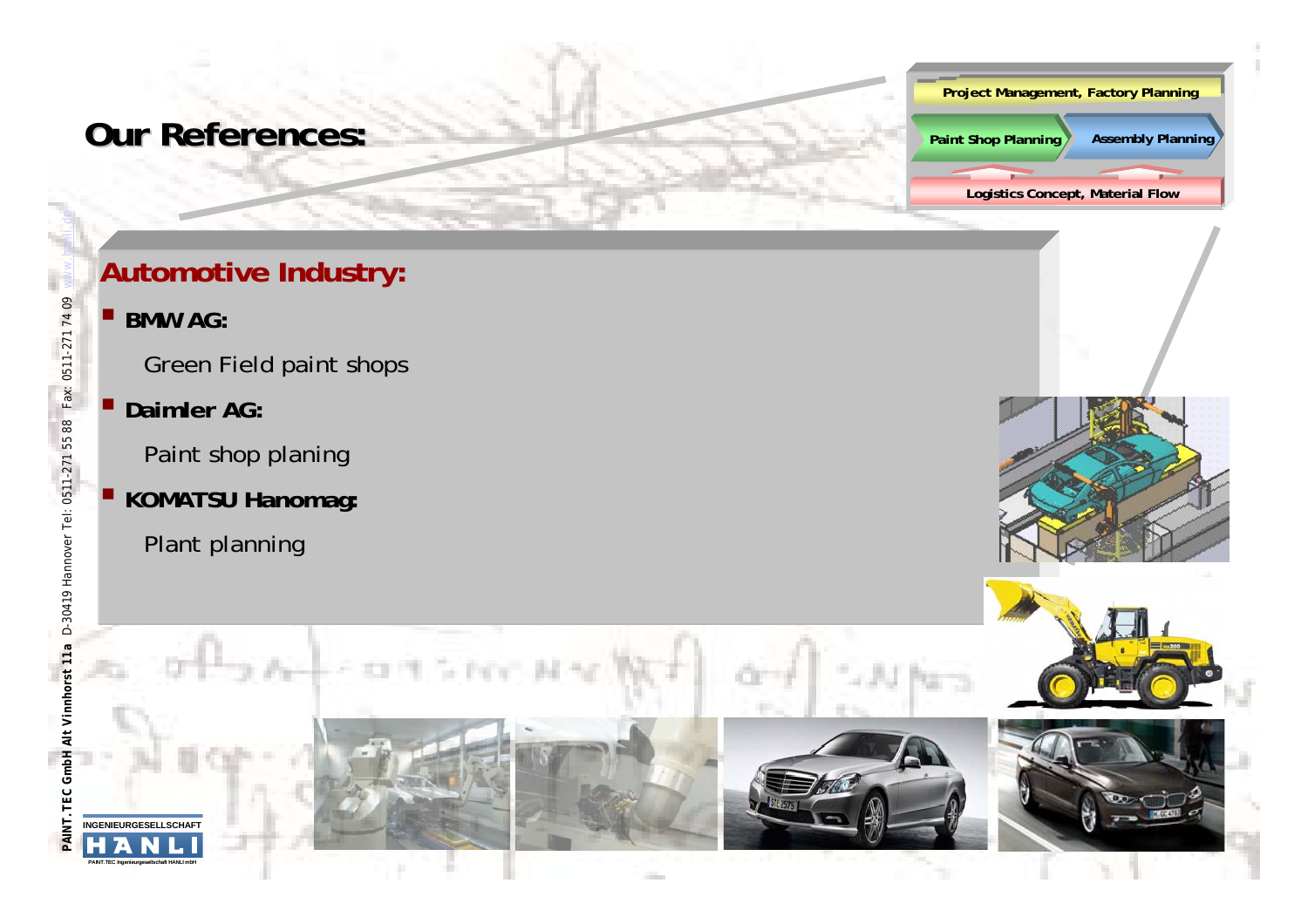

**Paint Shop Planning Assembly Planning** 

**Logistics Conce pt, Material Flow**

### **Airplane and Space Flights:**

**Airbus SE:** 

Fax: 0511-271 74 09

PAINT.TEC Ingenieurgesellschaft HANLI mbH

- Paint shop and assembly lines
- **EADS, AST RIUM and Euro Cryospace**
	- Total factory planning
	- **MC-21 Airplane-Factory**
		- Whole layout planning

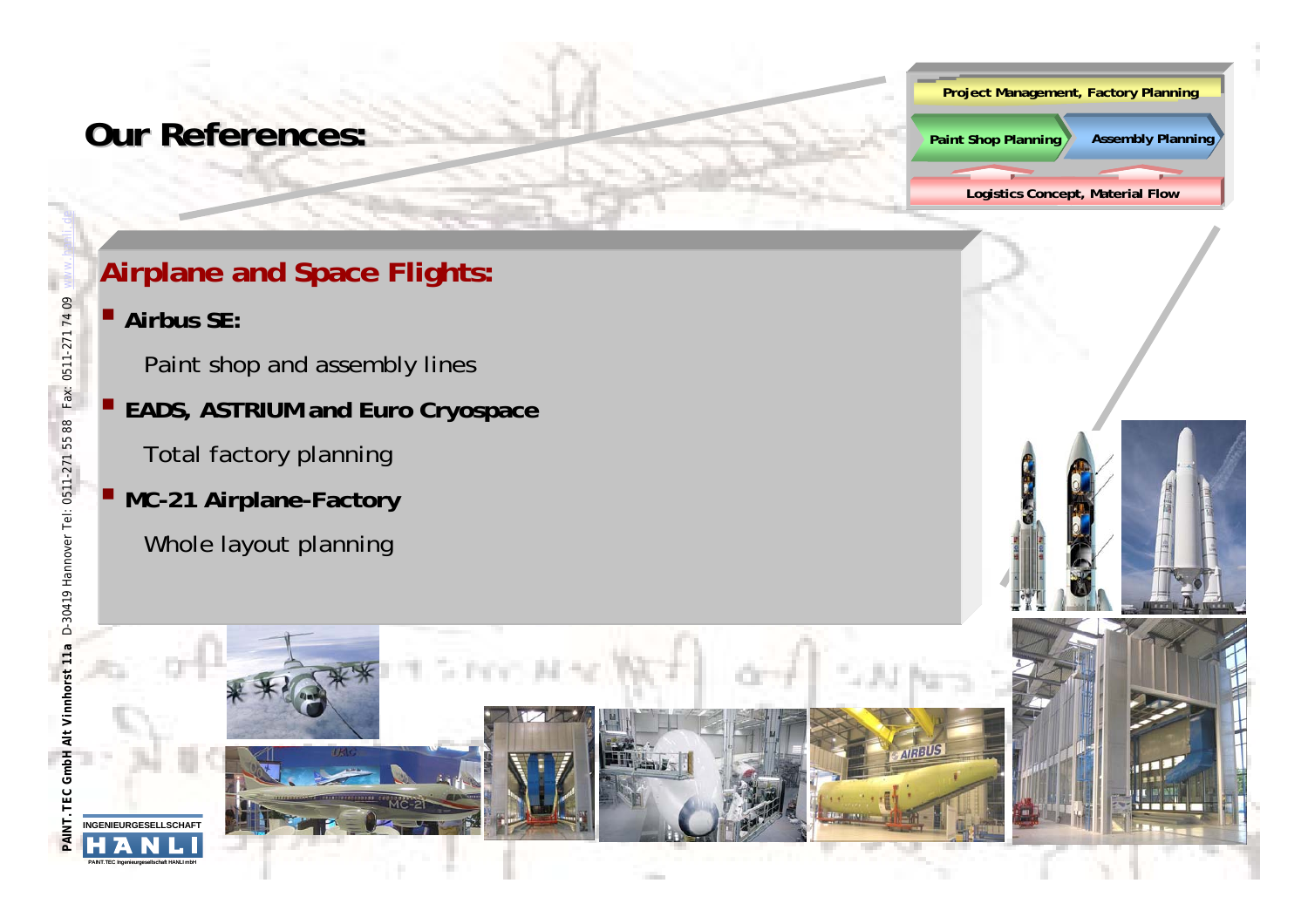#### **Project Management, Fact ory Planning**

**Paint Shop Planning Assembly Planning** 

**Logistics Conce pt, Material Flow**

### **Div. Projects for supplier:**

- **Powder coating**
- **Plastic coating**
- **Assem bly lines**

*PAINT.TEC GmbH Alt Vinnhorst 11a* D-30419 Hannover Tel: 0511-271 55 88 Fax: 0511-271 74 09 www.hanli.de

PAINT. TEC GmbH Alt Vinnhorst 11

D-30419 Hannover Tel: 0511-271 55 88

Fax: 0511-271 74 09

PAINT.TEC Ingenieurgesellschaft HANLI mbH

**More projects on our homepage:** 

## **www.hanli.de**







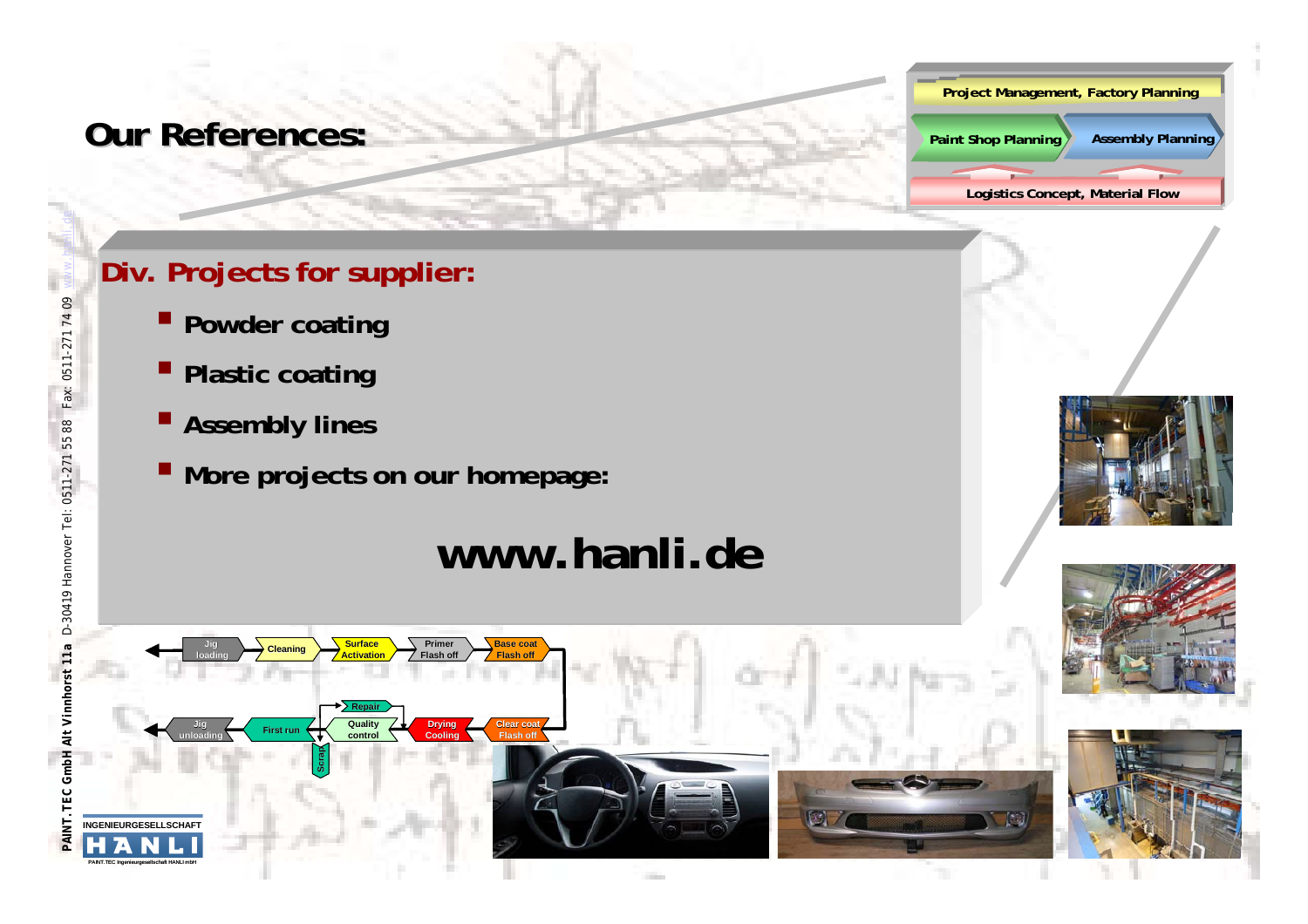#### **Project Management, Fact ory Planning**

**Logistics Conce pt, Material Flow**

**Paint Shop Planning Assembly Planning** 

### **Project Management, Factory Planning**

- Feasibility study
- Ξ Premises checklist
- **Finding a location and investors**
- Ξ Design layouts from development of concepts to the plan of execution
	- Simulation and work organisation
- Workplace engineering (planning of tools, jigs and fixtures)
- Factory design with CAD
- Tools, jigs and fixtures
- Support of SOP

Ξ

Fax: 0511-271 74 09

Ξ